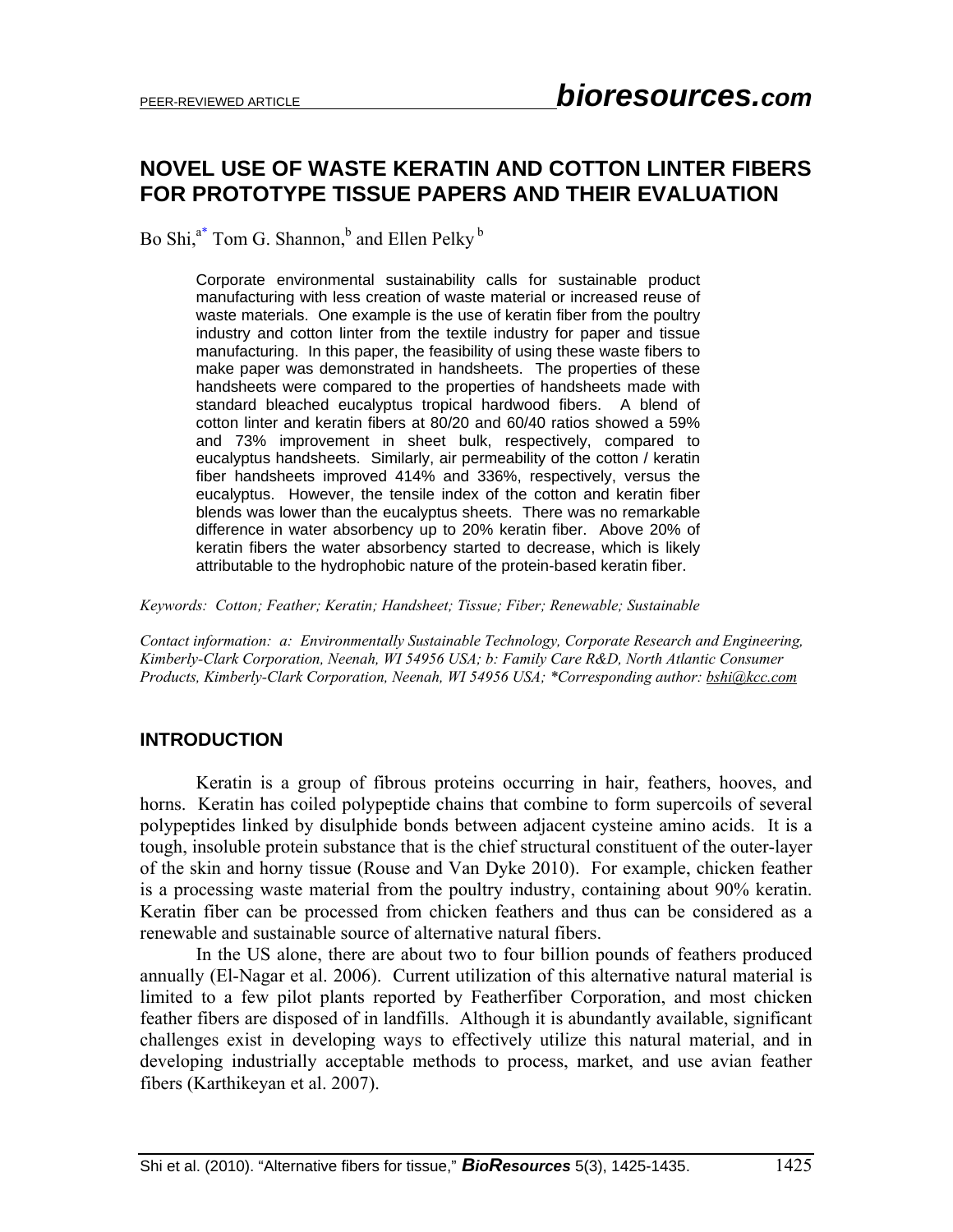Barone and Schmidt (2004) made keratin films by mixing glycerin with keratin in a Brabender mixing head at 40  $^{\circ}$ C for 40 minutes, followed by film press using a Carver Press. Barone et al. (2005) further demonstrated the production of films using keratin plasticized by glycerin. US patent 2006/0084728 to Barone and Schmidt disclosed polymer composites containing keratin and at least one synthetic polymer such as polyolefin, thermoplastic polyurethane, polyesters, etc. The process to make the composites relied on dissolving synthetic polymer in organic solvents such as acetone to create a polymer with a "dough-like" consistency, and then chicken feather fiber was added. The resulting material was further processed by rolling it with aluminum bars on a flat surface. Although these processes proved the concept of using chicken feather, they are not exactly suitable for a large industrial line of production commonly used for plastic manufacturing. In addition, the biodegradability of these composite materials was verified using a modified ASTM D5338 composting method (Barone and Arikan 2007).

Winandy et al. (2003) describe production of medium density wood fiberboard composites using from 20 to 95% chicken feather fibers and a 5% phenol formaldehyde resin as adhesive. The physical properties of the feather-wood fiber mixtures showed a marked improvement in resistance to water absorption and thickness swell, probably related to the hydrophobic keratin in the feather fiber. Dweib et al. (2004) made nonwoven mats comprising recycled newspaper cellulose and keratin fiber using a wetlaid process. Using an acrylated epoxidized soybean oil (AESO)-based resin as a binder, the chicken feather fiber can be added up to 60% to make low-cost and environmentally-friendly composites for use in industries such as construction, automotive, and trucking. US patent 2005/0153118 to Licata describes paper and paper composites made from wood pulp and fibrous protein such as keratin, fibrin, collagen or elastin with the help of a cross-linking agent or an oxidizing agent. However, the invention used commodity wood pulp, which still creates a negative forestry impact. The desire of the environmental sustainability movement is tree-free product design. A recent review by Rouse and Van Dyke (2010) indicates a wide range of keratin-based biomaterials for potential medical-related applications.

Cotton linters are created in the mechanical process of separating the cotton from its seeds. The linters are short fibers attached to the seeds and other areas of the cotton boll which fall out during the separation process. These fibers are viewed as a lower value by-product or waste in the production of textile-grade fibers. Linters used in tissue and wipe products are well known, as illustrated in EP patent 1058751 to Paterson-Brown et al. (2003). The use of an abundant cotton linter residue as raw material is very attractive to sustainable manufacturing. There are about 17 states, located in southern part of the United States, which have suitable climate to grow cotton. This large scale of cotton plantation contributes significantly to the cotton industry and makes the U.S. the fourth largest cotton grower worldwide (Wakelyn et al. 2007).

Historically, few applications in paper and tissue products are seen using a blend of cotton linter and keratin fiber, although both materials are available. It is believed that keratin fiber is morphologically akin to cotton fiber and capable of forming useful tissues derived from these two biodegradable and renewable sources (Sczostak 2009). However, the basic mechanical properties of such samples have virtually never been studied and reported to encourage more research activities in this direction.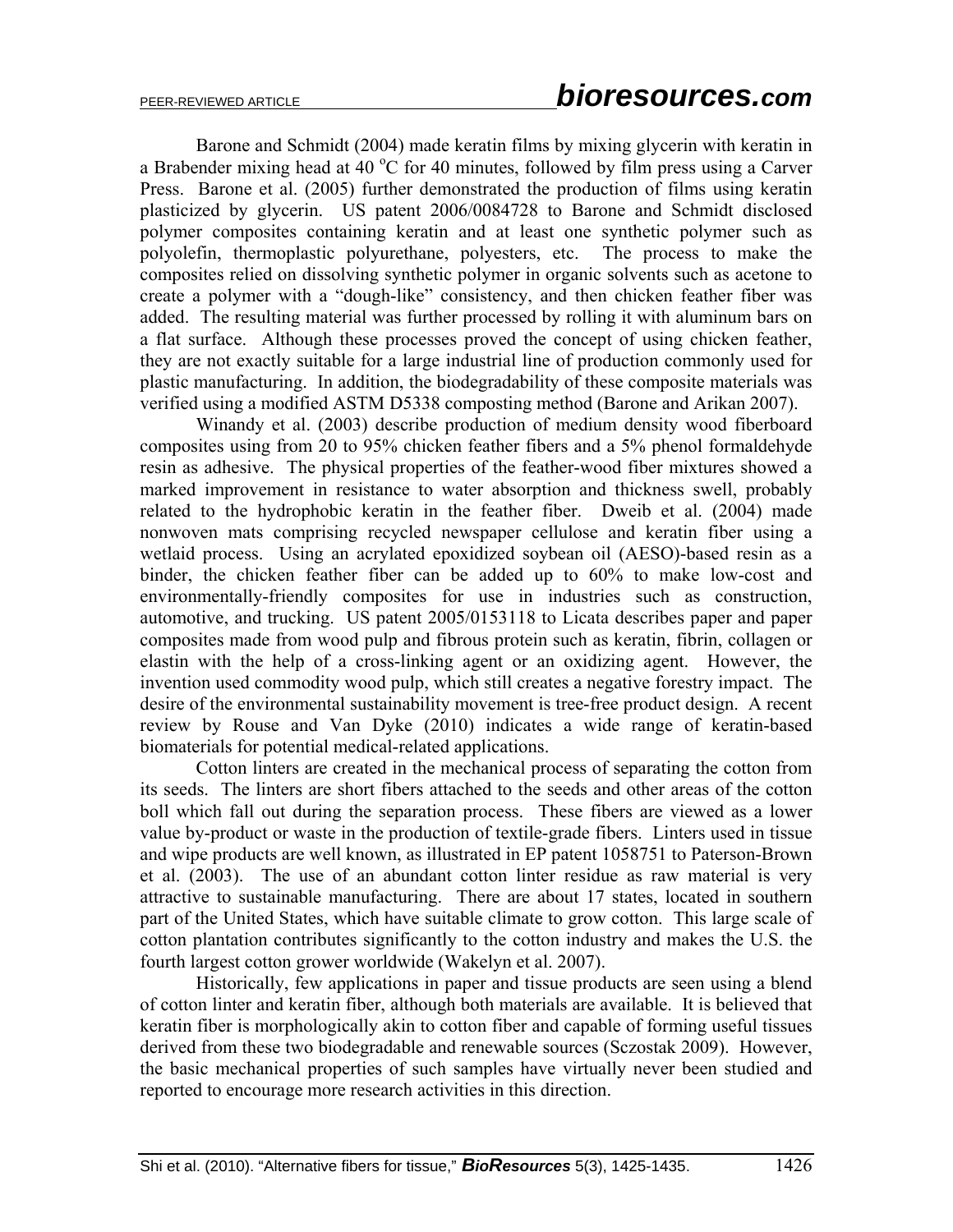Recovered fibers from wastepaper is a good example of waste fibrous materials that are extensively used in tissue, corrugated paper, and other applications. Both poultry and cotton industries have sufficient bases to support scale-up needs, and several cotton fiber-based products such as wipes and tissues are already in the marketplace (http://www.cottonbabies.com/ and http://www.saveatree.com.au/). Therefore, products containing cotton linter and keratin fiber are expected to marketable.

This paper discusses utilization of the above two waste fibrous materials for paper and tissue manufacturing and evaluation of the mechanical properties of handsheets made from blends of these two fiber sources. The results are compared to handsheets made from a commodity pulp – *Eucalyptus grandis*. The information from this technology assessment provides insights into the applicability of these two materials for sustainable paper and tissue manufacturing. The main objective is to prove the concepts about how to use keratin fibers, to understand unique properties of keratin materials, and to provide business recommendations.

### **EXPERIMENTAL**

#### **Materials**

 Keratin fiber was purchased from Featherfiber Corporation (Nixa, MO). It was thoroughly cleansed in a proprietary cleaning system to remove all soluble protein and contaminants, followed by mechanical shredding and shearing to obtain fibers separated from the feather shaft (Gassner et al. 1998)*.* The molecular formation is approximately two thirds β-sheet, and one third aligned in repeating rope-like α-helices. The keratin "fiber length" ranges from 3 to 9 mm with a typical aspect ratio of 16 to 1.

Cotton linter (*Gossypium hirsutum*) dry lap pulp with an average fiber length of 3 to 5 mm was provided by ADM (Decatur, IL). These fiber lengths are within the range reported by Hurter (2006), but slightly shorter than those reported by Han (1998) and Wakelyn et al.  $(2007)$ . It is a total-chlorine-free grade pulp bleached to  $88\%$ + ISO brightness.

A Fiber Quality Analyzer (OpTest Equipment Inc., Hawkesbury, Ontario, Canada) was used to characterize cotton linter and keratin fibers according to the method outlined by Robertson et al. (1999).

Commodity *Eucalyptus grandis* (hybrids) dry lap pulp was supplied by Aracruz, Brazil. It is a fast-growing exotic tree that is suitable for use as raw material in the pulp and paper industry. The tree plantation in Brazil relies on cloning processes. *E. grandis* is normally harvested for pulping in 6 to 7 years. The fiber length ranges from 0.8 to 1.0 mm, which increases with tree age (Bhat et al. 2006).

 Ethanol was purchased from Sigma-Aldrich Corporation (St. Louis, MO), and used as received.

#### **Methods**

#### *Handsheet preparation*

Handsheets were prepared according to a standard operating procedure 2016 (SOP 2016), which is the proprietary method Kimberly-Clark (K-C) modified and approved in 2007. The major difference, in comparison to TAPPI T205 (2006), is that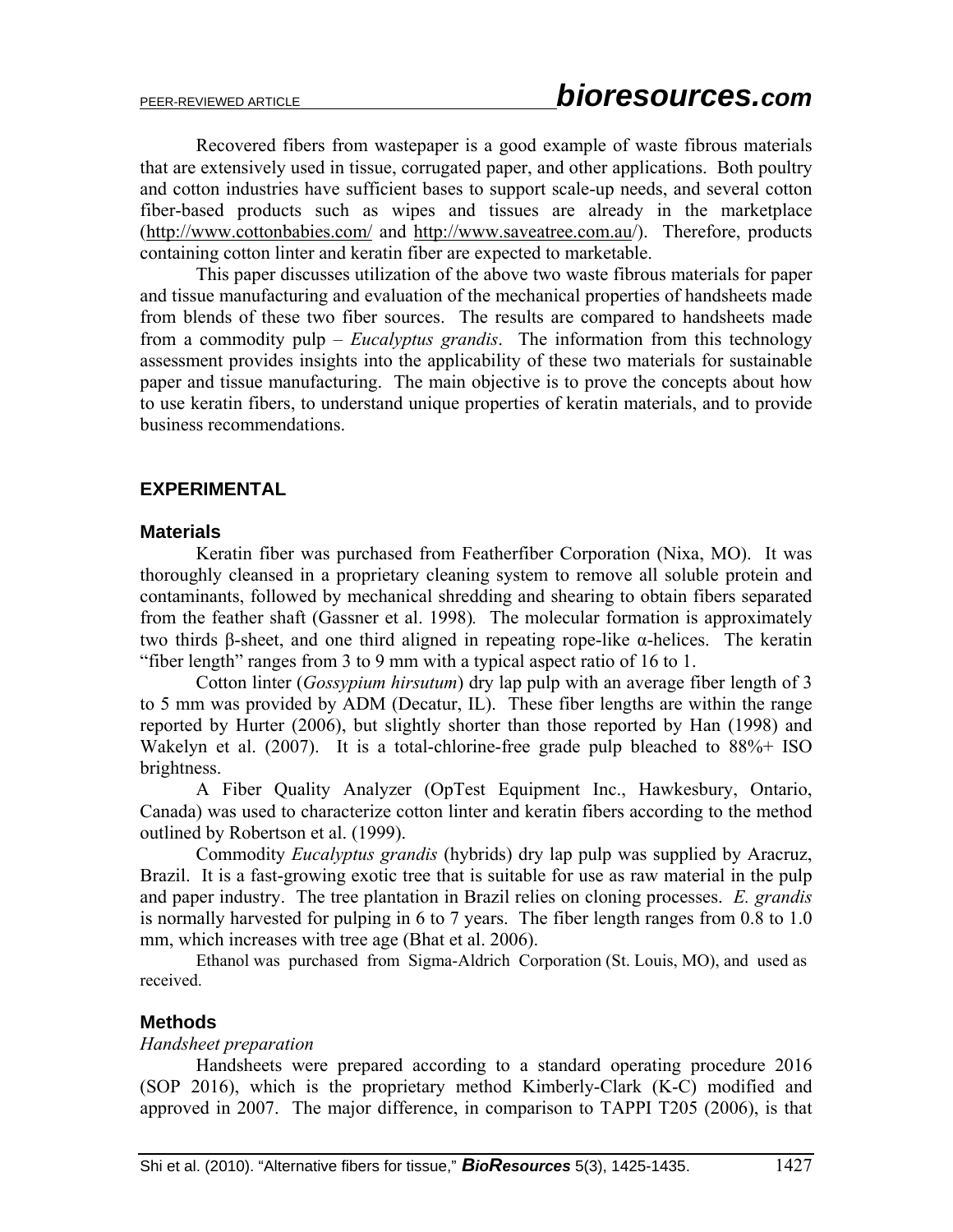the sheet is pressed one at a time and only once without a plate during the K-C sheet making procedure. The sheet is then dried at steam temperatures instead of air dried with a plate. All other general procedures are the same, unless otherwise noted below.

To make handsheets, a slurry suspension of each fiber was prepared. The keratin fiber suspension was prepared by disintegrating eight grams of keratin fiber in a beaker containing 400 mL of ethanol and water (1:1) solution. Ethanol was used as a wetting agent initially in order to soak keratin fiber into water (Choudary et al. 2009). Once it was submerged, 3600 mL water was then added to form 4000 mL of keratin fiber suspension. Commercially, alternative wetting agents are outlined in US patents to Jansma and Smith (1993) and Polat et al. (2007), which can be used in tissue manufacturing. The cotton fiber suspension was made according to SOP 2016 (2007).

The appropriate amount of slurry of cotton and keratin fiber was taken to make handsheets comprising cotton / keratin at 80/20 and 60/40 ratios at a target basis weight of 60 gsm. Five replicate handsheets were prepared for each mixture. The resultant handsheets were soft, bright, and smooth. These handsheets were used to conduct several mechanical property tests for technical evaluation.

#### *Tensile testing*

All testing was done under laboratory conditions of 23.0  $\pm$  1.0 °C, 50.0  $\pm$  2.0 % relative humidity, and after the sheet had equilibrated to the testing conditions for a period of not less than four hours. The testing was done on a tensile testing machine maintaining a constant rate of elongation, and the width of each specimen tested was 2.54 cm. The specimens were cut into strips having a  $2.54 \pm 0.04$  cm width using a precision cutter. The "jaw span" or the distance between the jaws, sometimes referred to as gauge length, was 12.7 cm. The crosshead speed was 1.27 cm per minute. A load cell or full scale load was chosen so that all peak load results fell between about 20 and about 80 percent of the full scale load. Suitable tensile testing machines include those such as the Sintech QAD IMAP integrated testing system (Rockford, IL), recording at least 20 load and elongation points per second.

#### *Specific Absorbent Capacity (SAC)*

Specific absorbent capacity was measured by cutting a 7.62 cm by 7.62 cm sample from handsheets that had been equilibrated under standard TAPPI conditions for 4 hours. The sheet dry weight (*SDW*) was weighed to the nearest 0.001 grams. After weighing, the sheet was soaked in a shallow 22.86 cm by 30.48 cm or approximate sized pan filled with about 2.54 cm of water. The sample was soaked for about 10 seconds, after which the sample was removed from the pan by carefully picking up the sample at the corner. The sample was then held by the corner in an elevated position above the water surface and allowed to drain for 30 seconds. After 30 seconds the sheet wet weight (*SWW*) was weighed to the nearest 0.001 grams and the *SAC* in g/g determined from Equation (1):

$$
SAC = \frac{SWW - SDW}{SDW} \tag{1}
$$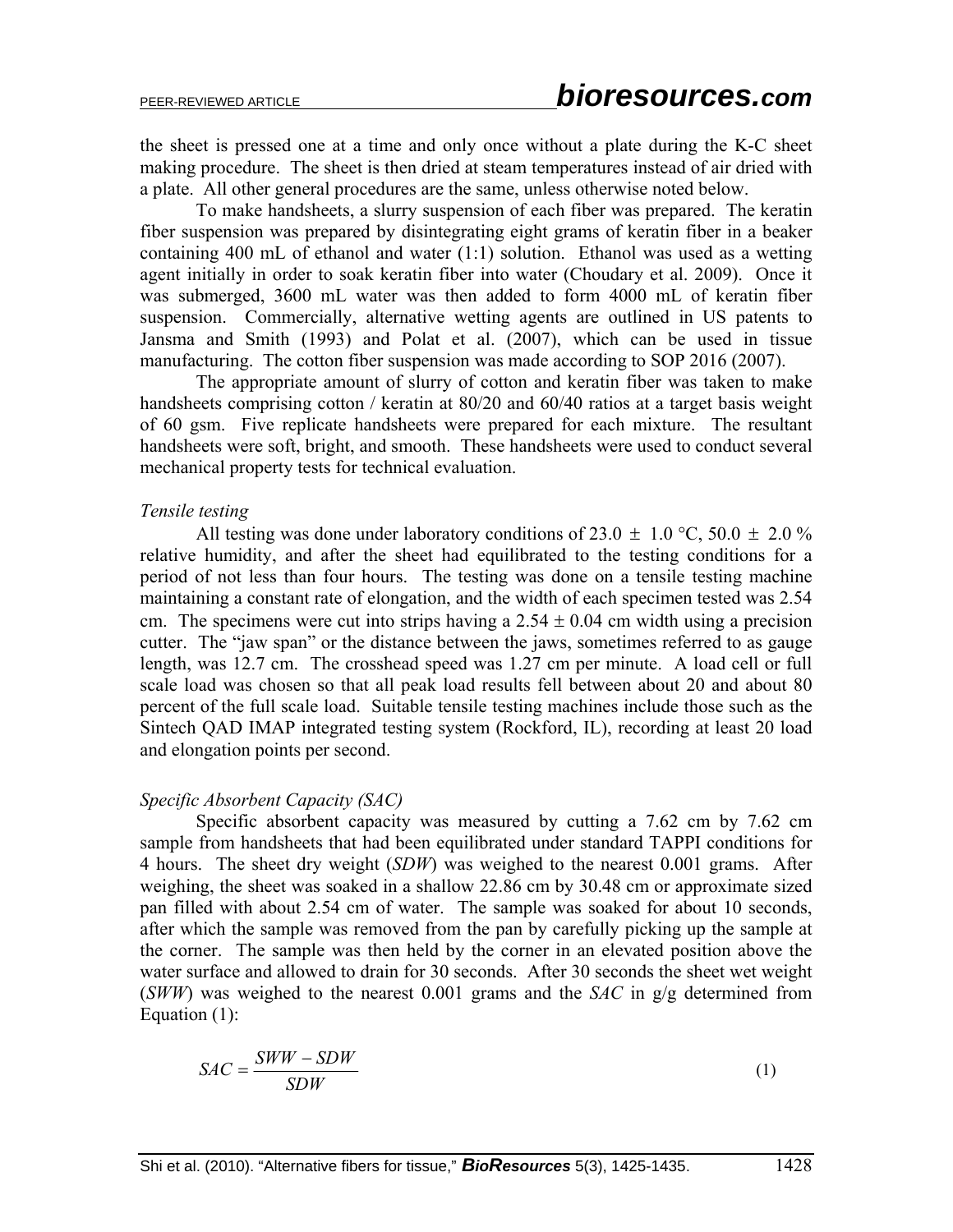#### *Basis Weight (BW)*

Samples were conditioned at standard TAPPI conditions for a minimum of 4 hours prior to basis weight testing. Handsheets were cut to 19.05 cm by 19.05 cm  $\pm$  0.03 cm size. Five handsheets were weighed and total mass (*W*) of the handsheets recorded. The BW in  $g/m^2$  was then calculated from Equation (2):

$$
BW = \frac{W}{5} \times 27.56\tag{2}
$$

The numerical value of 5 represents five handsheets in the stack and 27.56 is an inverse of dimensional conversion factor to change from square centimeters to square meters.

#### *Caliper*

Caliper is the handsheet thickness, which was measured using a Lorentzen and Wettre Code SE 050 micrometer (Alpharetta, GA) on a single sheet using the following settings: lifting Height: 3.0 mm, lower speed: 1.00 mm / second, upper measuring surface: 2 cm<sup>2</sup>, and pressure: 50 kPa. The caliper of 5 handsheets was measured in inches, and the average was reported for calculations of other parameters.

### *Scanning Electron Microscopy (SEM)*

Scanning electron microscopy images of the handsheets containing cotton and keratin fiber at 100/0 and 60/40 ratios were obtained using a JSM-6490LV scanning electron microscope (Peabody, MA). The surface images are generated at 170X for all samples that were coated with gold of about 15 nanometer thickness prior to taking any observations.

#### *Statistical analysis*

All data represented the mean of five independent experiments and measurements. Error bars shown in figures are standard deviations calculated using a method outlined by Young (1996).

# **RESULTS AND DISCUSSION**

### **Waste Fiber Characterization**

Arithmetic average fiber length is the sum of all of the individual fiber lengths divided by the total number of fibers measured. In comparison, cotton linter fiber length (2.1 mm) was shorter than keratin fiber (2.6 mm). The results from this study for fiber lengths are slightly lower than waste fiber data provided by suppliers.

Fiber curl is the deviation from straightness of the fiber axis. The arithmetic mean curl for cotton linter was 16.7%. For keratin quill, it was 6.2%. Therefore, cotton linter showed much greater curl value than keratin fiber, mostly due to softness of cotton linter (Gopalakrishnan and Aravindhan 2005) and rigidity of keratin fiber (Yu and Liu 2006).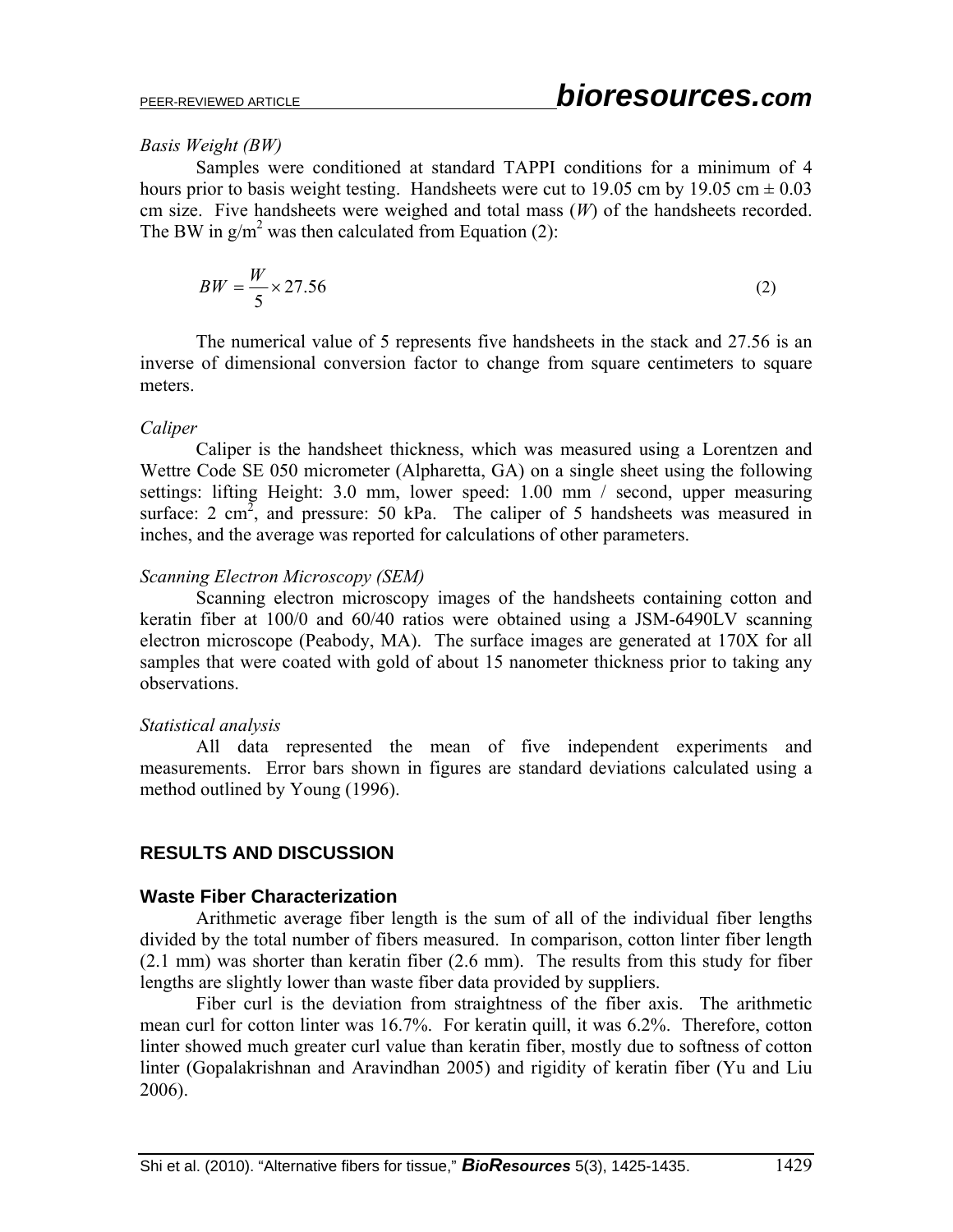The fines are defined as objects that are less than 0.20 mm in length, and reported fines as a total percentage of fiber was based on an arithmetic basis or length weighted basis. The percentage of fines on an arithmetic basis is the number of fines divided by the total number of fibers (fines included) multiplied by 100. The fines value was 38.9% for cotton linter and 57.6% for keratin fiber, indicating more fines for keratin fiber than cotton linter. It is believed that intensive processing and alcohol washing of chicken feather fiber is a direct cause of the observed level of fines.

### **Specific Volume**

The specific volume  $(V)$  is the volume occupied by a unit of mass of a material. It is equal to the inverse of density  $(\rho)$ . The specific volume may be expressed in *g ml or kg*  $\frac{m^3}{1}$  or  $\frac{ml}{1}$ , which can be calculated using Equation (3):

$$
V(ml/g) = \frac{1}{\rho} = \frac{Caliper(in) \times 2.54(cm/in)}{BasisWeight(g/m^2)} \times 10000(cm^2/m^2) \times 1000^{-1} (ml/cm^3)
$$
 (3)

The caliper and basis weight of the handsheets can be determined, respectively. An average value for caliper or basis weight of five duplicates was obtained and used to figure out the specific volume for each code of the sample.

Figure 1 shows the changes in handsheet specific volume as keratin fiber was increased from zero to 40%. In comparison to the neat eucalyptus tissue, the specific volume for cotton alone increased by 54%, the cotton / keratin (80/20) handsheet increased 59%, whereas specific volume for the cotton / keratin (60/40) handsheet increased 73%. The increase in specific volume with addition of keratin suggests that keratin fiber wall thickness is relatively high, producing higher specific volume in the blended tissue sheets.



**Figure 1.** Cotton / keratin and eucalyptus handsheet specific volume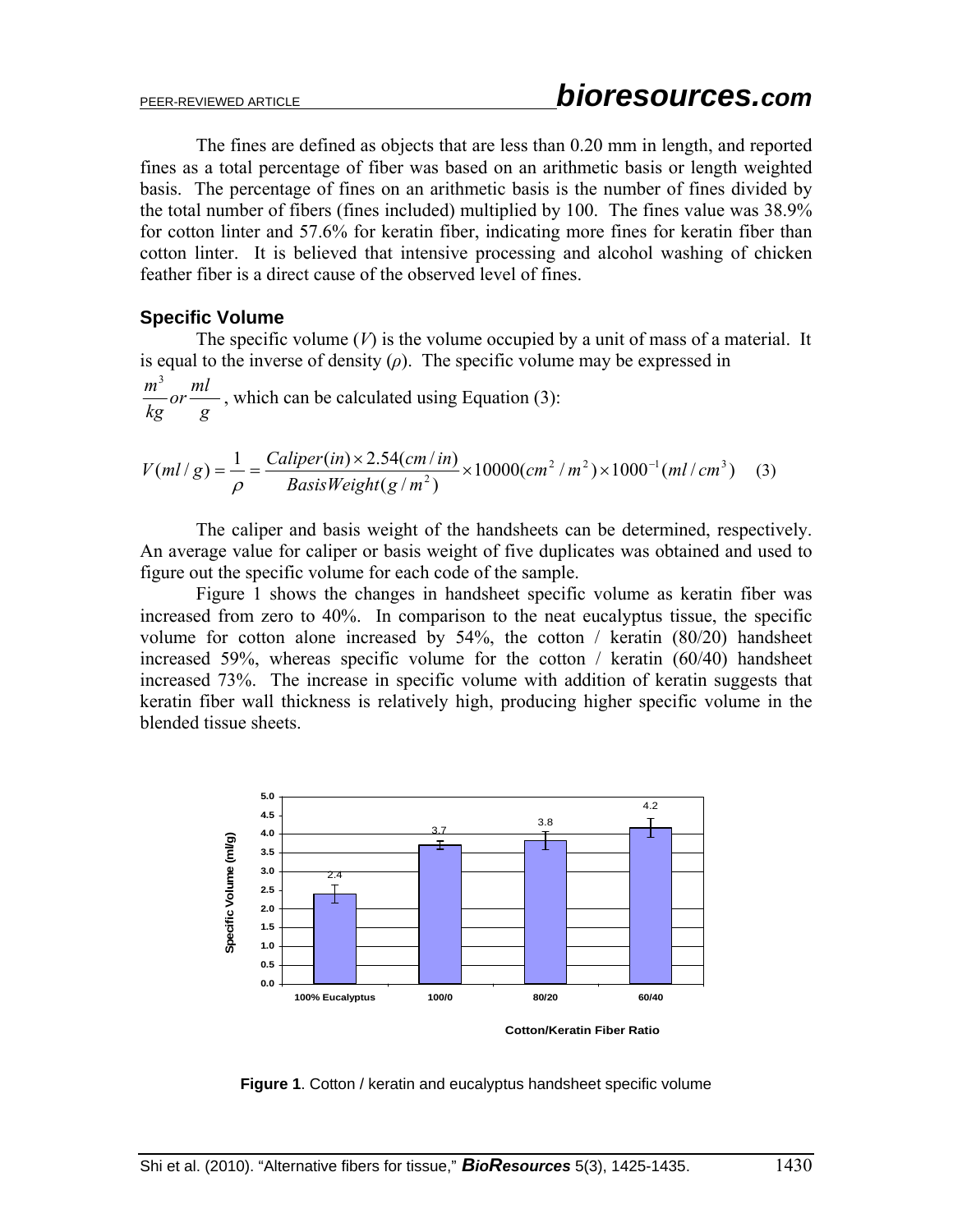In comparing the eucalyptus, 100% cotton, and the 80/20 blend, there was a good linear relationship between the tensile strength and specific volume, suggesting that the increase in bulk was due to in part a decrease in relative bonded area of the fibers. However, the 60/40 blend had the greatest specific volume yet the highest tensile strength of any of the cotton / cotton blend samples. This suggests that keratin fibers have some bulk-building capability beyond simple reduction of the relative bonded area of the sheet.

#### **Air Permeability**

Air permeability is a measure of the rate of air flow passing perpendicularly through a known area under a prescribed air pressure differential between the two surfaces of a tissue material. It is generally expressed in  $\text{cm}^3/\text{s}/\text{cm}^2$ .

Regardless the percentages of keratin fiber in the composite handsheets, their air permeability values were dramatically greater than the neat eucalyptus, as shown in Fig. 2. A plausible explanation is due to tight hydrogen bonding in the neat eucalyptus, which results in lower air permeability, whereas hydrogen bonding among cotton and keratin fiber is weak, inducing more air flow through the handsheets. Tensile index data may further support this point of view. Within the cotton/keratin fiber system, air permeability decreased as more keratin fiber was incorporated into the handsheets. At 20% of keratin fiber, air permeability was 10% less than the neat cotton linter handsheets, and at 40% of keratin fiber, air permeability was 24% less than the neat cotton linter handsheets. However, air permeability should increase as handsheets get bulky at high keratin fiber incorporation, as shown in Fig. 1. This abnormality is likely due to keratin fiber surface features, which are quite different from those of cotton linter fibers seen from Fig. 6. Relatively large keratin fibers block air passage through the handsheets, resulting in a decrease in air permeability.



**Figure 2**. Cotton / keratin and eucalyptus handsheet air permeability

#### **Tensile Index**

Tensile index is a measure of the tensile strength (N/m) divided by tissue basis weight  $(g/m^2)$ . ). Figure 3 presents tensile index for cotton/keratin and eucalyptus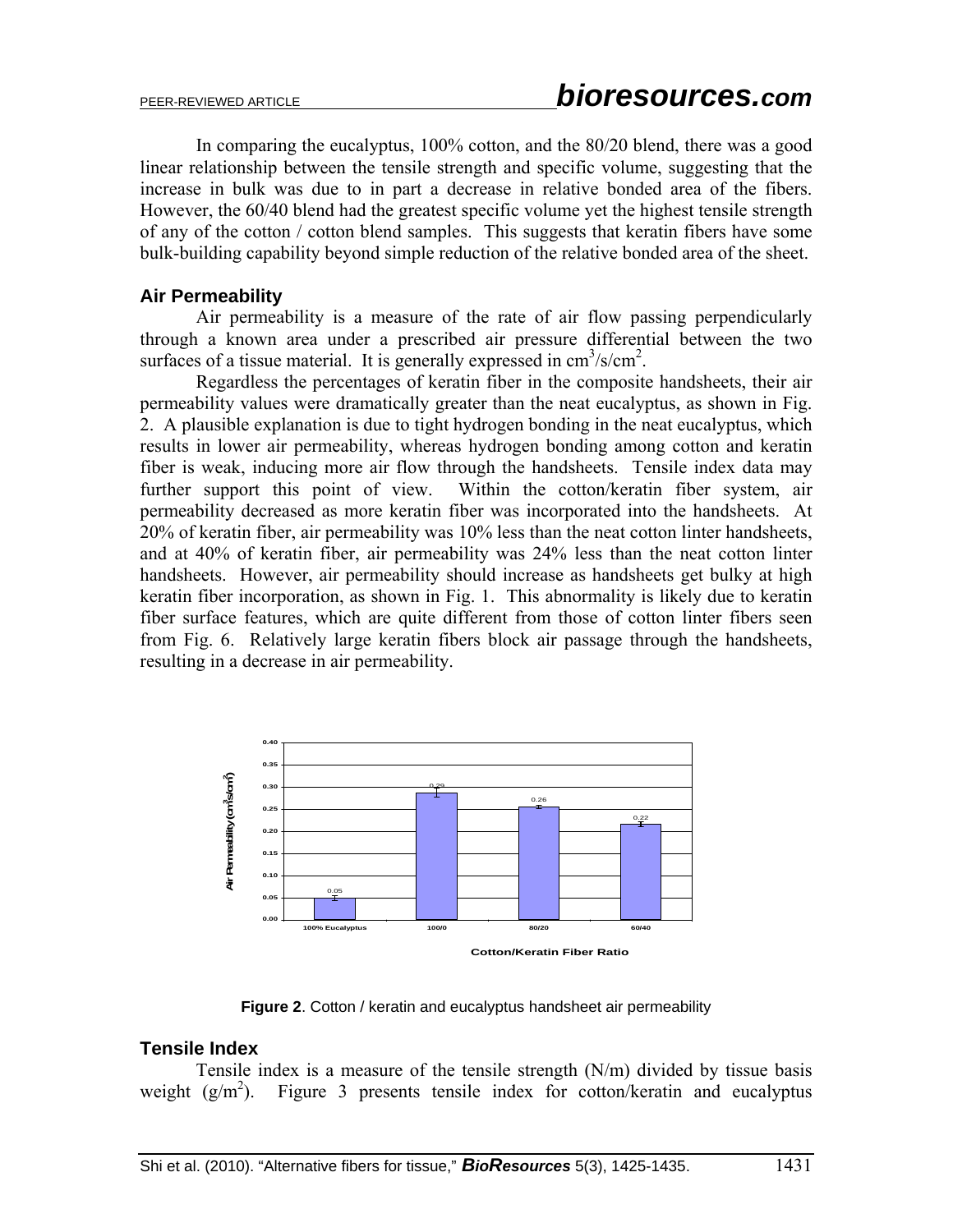handsheets. The tensile property for the cotton/keratin handsheets was weaker in all cases than the neat eucalyptus, which is attributed to less hydrogen bounding energy among keratin and cotton fibers. The use of ethanol in the keratin fiber slurry preparation may have a negative impact on fiber interactions as well (Normakhamatov et al. 2009).



**Figure 3**. Cotton / keratin and eucalyptus handsheet tensile index

### **Specific Absorbency**

For absorbency testing, a piece of the sample (7.62 cm x 7.62 cm) was cut and weighed as described earlier. Keratin fiber is a protein-based fiber, showing a tendency of hydrophobic behavior. At 20% of keratin fiber, the specific absorbency capacity was not impacted, because the dominate component in the handsheet was cotton fiber. However, absorbency decreased 20% when 40% of keratin fiber was present in the handsheet, as shown in Fig. 4. Obviously, the keratin fiber surface is relatively hydrophobic.



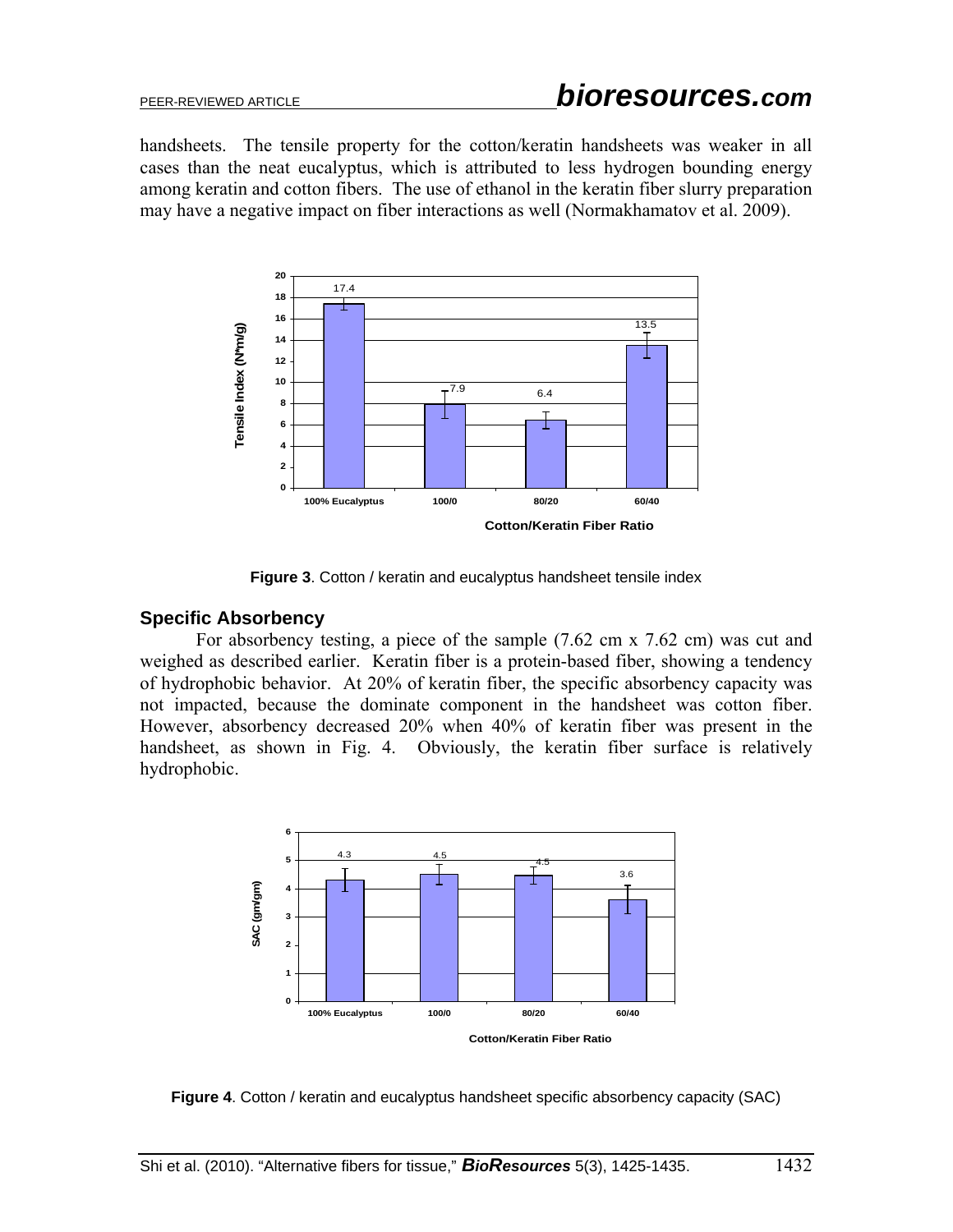Tissue products such as facial tissue, paper towel, and bath tissue are designed to include several important properties. For example, the products should have good bulk, soft feel, and good integrity. Moreover, it is desirable to provide such tissues with high absorbency characteristics, particularly when used in certain applications such as paper towel. The current results indicate tissue absorbency was not impacted up to 20% keratin fiber content. The actual amount of keratin fiber incorporation can be selected depending on a particular application.

### **Scanning Electron Microscopy (SEM) Study**

Figure 5 is the SEM for 100% cotton handsheets, where some of fibers are open and flat, and in some cases fiber surface twist is visible. Figure 6 is the SEM for cotton and keratin (60/40), where there were ribbons stripped from quill and shaft, barbs and barbules, flakes that might be sheath or collapsed ribbons, and micrometer-sized spheres.



**Figure 5**. 100% Cotton handsheet SEM at 170X



**Figure 6**. Cotton and keratin fiber (60/40) SEM at 170X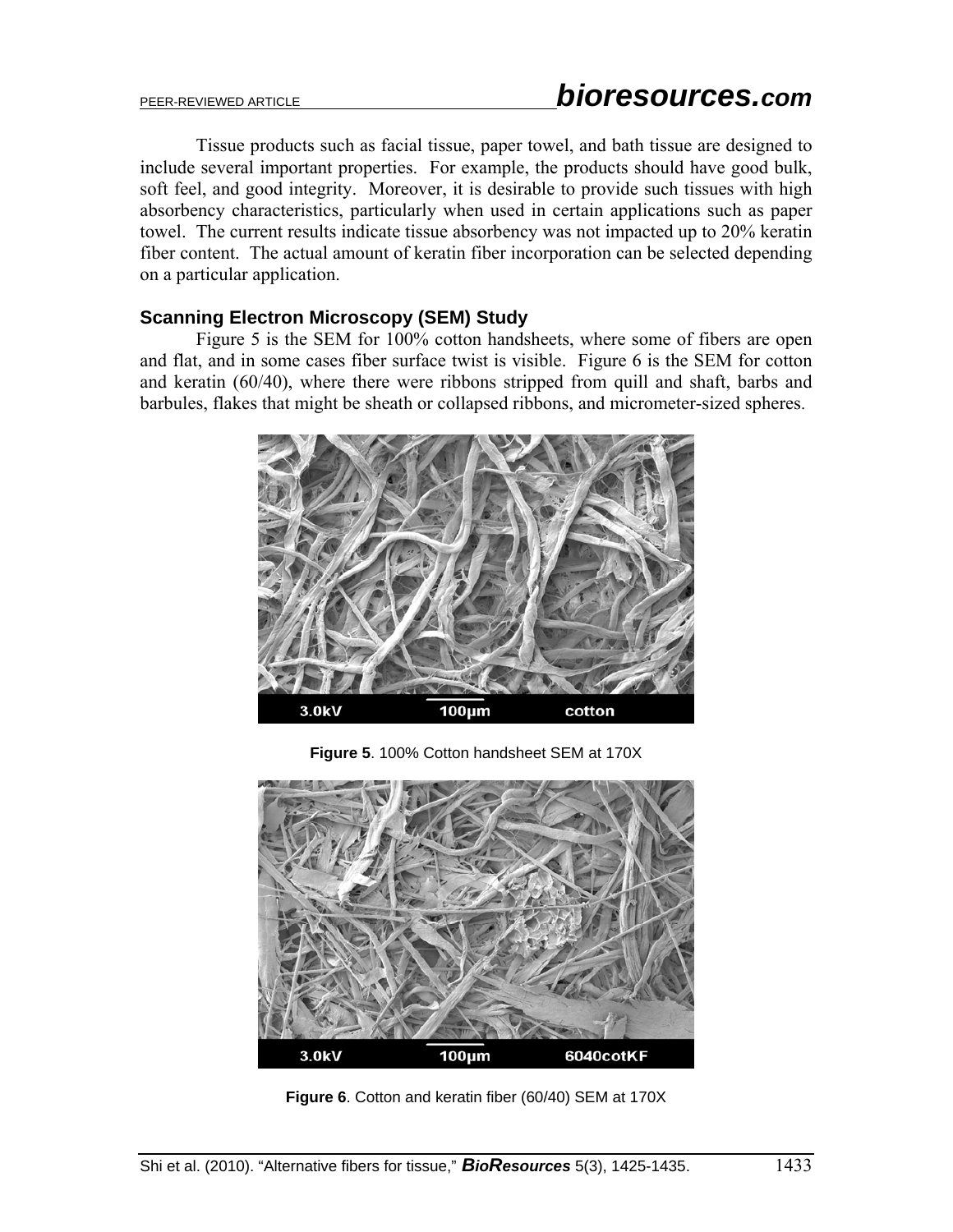### **CONCLUSIONS**

- 1. It is feasibility to use waste cotton linter and keratin fibrous materials for tissue product manufacturing.
- 2. The specific volume of the handsheet made from the blend was higher than that of the neat eucalyptus handsheet, whether cotton was blended with keratin fiber or not.
- 3. The air permeability for cotton and keratin fiber was enhanced by more than 4 times.
- 4. The specific absorbency capacity values did not indicate significant differentiation, whereas the tensile index for cotton and keratin fiber handsheets was lower than the neat eucalyptus.
- 5. These handsheet mechanical properties can be judiciously tailored in order to meet product specifications.

## **REFERENCES CITED**

- Barone, J. R., Schmidt, W. F., and Liebner, C. F. E. (2004). "Thermally processed keratin films," *Jour. Applied Polymer Sci.* 97(4), 1644-1651.
- Barone, J. R., Schmidt, W. F., and Gregorie, N. T. (2005). "Extrusion of feather keratin," *Jour. Applied Polymer Sci*. 100, 1432-1442.
- Barone, J. R., and Schmidt, W. F. (2006). "Polymer composites containing keratin," *U.S. Patent Office*, Patent Application No. US2006/008472A1.
- Barone, J. R. and Arikan, O. (2007). "Composting and biodegradation of thermally processed feather keratin polymer," *Polymer Degradation and Stability* 92, 859-867
- Bhat, K. M., Bhat, K.V., and Dhamodaran, T. K. (1990). "Wood density and fiber length of *Eucalyptus grandis* grown in Kerala, India," *Wood and Fiber Sci.* 22, 54-61.
- Choudary, R. B., Voleti, R.S., Boorlagadda, P., and Bhargava, N. R. M. R. (2009). "Characterization of avian feather fibers," *International Jour. of Materials Sci*. 4, 433-443.
- Dweib, M. A., Bullions, T. A. Loos, A. C., and Wool, R. P. (2004). "Recycled newspaper and chicken feathers as reinforcement fiber in bio-composite materials," Annual Technical Conference –ANTEC, Conference Proceedings 2, pp.1478-1482.
- El-Nagar, K., Saleh, S. M., and Ramadan, A. R. (2006). "Utilization of feather waste to improve the properties of the Egyptian cotton fabrics," *Jour. of Textile and Apparel Technology and Management* 2, 1-12.
- Gassner, G., Schmidt, W. F., Line, M. J., Thomas, C., Waters, R. M. (1998). "Fiber and fiber products produced from Feathers," *U.S. Pattern Office*, Patent Application No. 5705030.
- Gopalakrishnan, D., and Aravindhan, K. A. (2005). "Nonwonvens for medical textiles," *Asian Textile Jour.* 14 (4), 36-41.
- Han, J. S. (1998). "Properties of nonwood fibers," *In 1998 Proceedings of the Korea Society of Wood Science and Technology Annual Meeting*. Seoul, Korea.
- Hurter, R. W. (2006). *Nonwood Plant Fiber Characteristics*, HurterConsult Incorporated, Ottawa, Ontario, Canada.